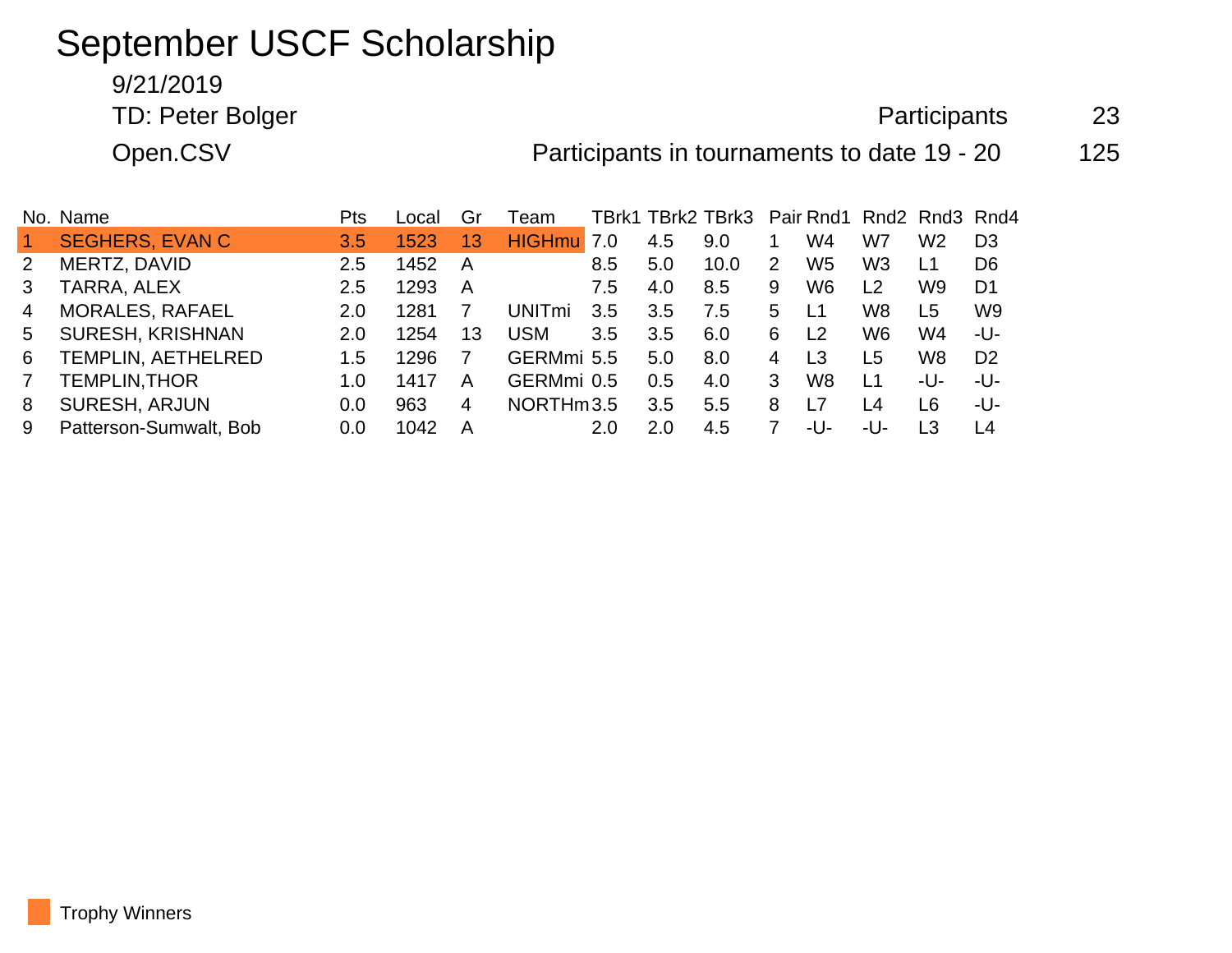#### U1200 Individual Standings

| No.               | Name                    | <b>Pts</b> | Local | Gr | Team                     | TBrk1 |     | TBrk2 TBrk3 | Pair           | Rnd1            | Rnd <sub>2</sub> | Rnd3           | Rnd4            |
|-------------------|-------------------------|------------|-------|----|--------------------------|-------|-----|-------------|----------------|-----------------|------------------|----------------|-----------------|
|                   | <b>CHEN, MINGHANG</b>   | 4.0        | 1579  | A  |                          | 7.0   | 4.0 | 7.5         | 13             | W <sub>8</sub>  | W <sub>3</sub>   | W4             | W <sub>6</sub>  |
| 2                 | CHEN, JIMMY             | 4.0        | 1285  | 6  | PILGbr                   | 6.0   | 4.0 | 7.0         | 6              | W <sub>13</sub> | W <sub>11</sub>  | W <sub>5</sub> | W4              |
| 3                 | Rosenberg, Charlie      | 3.0        | 1059  | A  |                          | 5.5   | 1.5 | 6.0         | $\overline{4}$ | <b>W10</b>      | L1               | W9             | W <sub>8</sub>  |
| 4                 | WHIPP, DAVID            | 2.0        | 1220  | 6  | <b>LEONgr</b>            | 6.0   | 6.0 | 11.0        | 1              | W9              | W <sub>5</sub>   | L1             | L <sub>2</sub>  |
| 5                 | HERVEY-PETERS, TRA-LYN  | 2.0        | 1117  | 6  | SILOmi                   | 4.0   | 4.0 | 8.5         | $\overline{7}$ | W6              | L4               | L <sub>2</sub> | W <sub>10</sub> |
| 6                 | APPANA, SAI BHARGAV     | 2.0        | 1118  | 7  | <b>GMS</b>               | 4.0   | 4.0 | 8.5         | 12             | L <sub>5</sub>  | W <sub>10</sub>  | W7             | L1              |
|                   | CORONADO, ALEXIS        | 2.0        | 884   | 6  | <b>UNIT<sub>mi</sub></b> | 3.0   | 3.0 | 6.0         | 10             | L11             | W <sub>13</sub>  | L6             | W <sub>9</sub>  |
| 8                 | SMITH, TAYSHAWN         | 1.0        | 875   | 6  | SILOmi                   | 5.5   | 5.5 | 9.5         | 5              | L1              | L12              | -X-            | L3              |
| 9                 | <b>TARRA, ELIZABETH</b> | 1.0        | 348   | 2  | <b>RICHwh</b>            | 5.5   | 4.0 | 8.5         | 11             | L4              | W14              | L3             | L7              |
| 10                | TARRA, KATERINA         | 1.0        | 930   | 6  | <b>MIDDwh</b>            | 4.0   | 4.0 | 7.0         | 9              | L3              | L <sub>6</sub>   | -X-            | L <sub>5</sub>  |
| 11                | Patterson-Sumwalt, Bob  | 1.0        | 1091  | A  |                          | 2.0   | 2.0 | 6.0         | $\overline{2}$ | W7              | L2               | -U-            | -U-             |
| $12 \overline{ }$ | <b>BOLGERT, PETER</b>   | 1.0        | 1153  | A  |                          | 0.0   | 0.0 | 0.5         | 3 <sup>1</sup> | -U-             | W <sub>8</sub>   | -U-            | -U-             |
| 13                | WINKOWSKI, JEFF         | 0.0        | 511   | A  |                          | 2.0   | 2.0 | 6.0         | 15             | L2              | L7               | -F-            | -U-             |
| 14                | <b>FUENTES, BILLIE</b>  | 0.0        | 100   | 10 | <b>ATLAS</b>             | 0.0   | 0.0 | 1.0         | 14             | -U-             | L <sub>9</sub>   | -F-            | -U-             |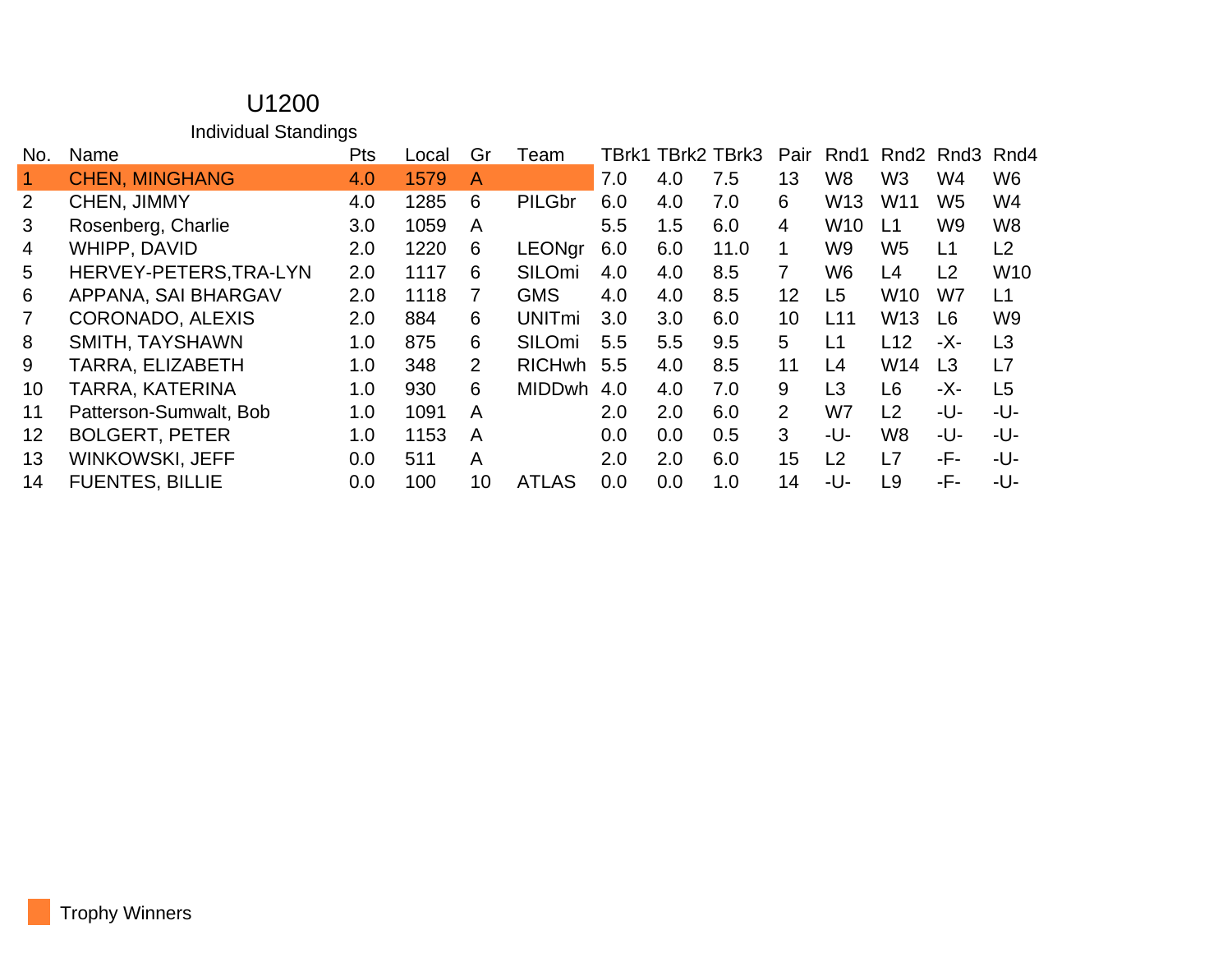## Open Team.CSV

Team Standings

г

| Plc | Name (Players: Top 4 used)          | Score         | Med | Solk | SB <sub>x2</sub> | Cum |
|-----|-------------------------------------|---------------|-----|------|------------------|-----|
|     | MILWAUKEE GERMAN IMERSION, MILW (2) | $2.5^{\circ}$ | 5.5 | 12.0 | 4.5              | 6.5 |
|     | TEMPLIN, AETHELRED (1.5,1296)       |               |     |      |                  |     |
|     | <b>TEMPLIN, THOR (1.0, 1417)</b>    |               |     |      |                  |     |